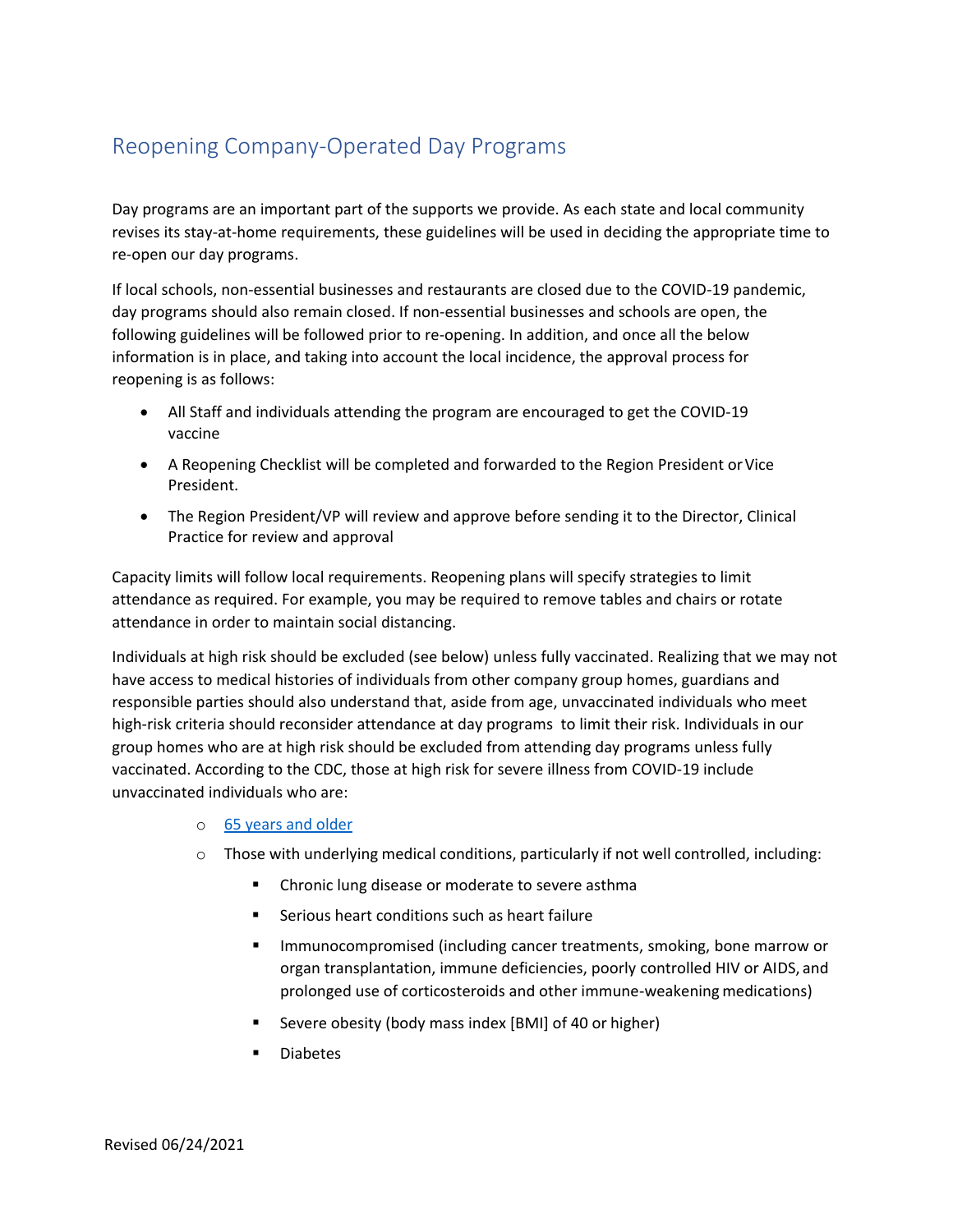- Chronic kidney disease undergoing dialysis
- Liver disease

Communicate these requirements with guardians and responsible parties to ensure they understand prior to acceptance into the day program.

### Cleaning and Disinfection

- The entire facility should be deep cleaned and disinfected at least once each day. This includes floors, bathrooms, and all surfaces and objects that are frequently touched, such as doorknobs, light switches, sink handles, countertops.
- Staff should be trained to clean throughout the day to ensure that objects and spacesare disinfected between use (especially bathrooms).
- Use cleaning products according to the directions on the label. For disinfection, most common EPA-registered household disinfectants should be effective. Follow manufacturer's instructions for all cleaning and disinfection products and wear reusable gloves when cleaning. See the Residential Cleaning and Infection Prevention Checklist for more information.
- Provide disinfectant wipes so that commonly used surfaces can be wiped as needed throughout the day.
- Ensure adequate supplies to support cleaning and disinfection practices are on site and ordered routinely to ensure adequate supplies.
- Ensure handwashing and infection control posters are hung throughout the facility.
- Develop a schedule to complete the checklist for cleaning and disinfecting. Follow the cleanin[g](https://reach.brightspringhealth.com/wp-content/uploads/Cleaning-and-Disinfection-Guidelines-04012020-1.pdf) [and disinfection](https://reach.brightspringhealth.com/wp-content/uploads/Cleaning-and-Disinfection-Guidelines-04012020-1.pdf) guidelines.
- All cleaning materials should be kept secure and out of reach of individuals.
- Clean and disinfect activity supplies, toys, games, etc.
- Items that cannot be cleaned and disinfected should not be used.
- Items that individuals have placed in their mouths or that are otherwise contaminated bybody secretions or excretions should be set aside and not used until they can be cleaned and sanitized.

#### PPE and Social Distancing Strategies

- If possible, activities should be planned to include the same group each day, and the same staff members should remain with the same group each day. Multiple individuals from the same home should remain with their home group while at day program.
- Consider whether to alter or halt daily group activities that may promote transmission.
	- o Keep each group in a separate room or area.
	- $\circ$  Limit mixing groups by staggering activity and outdoor times and keeping groups separate for activities.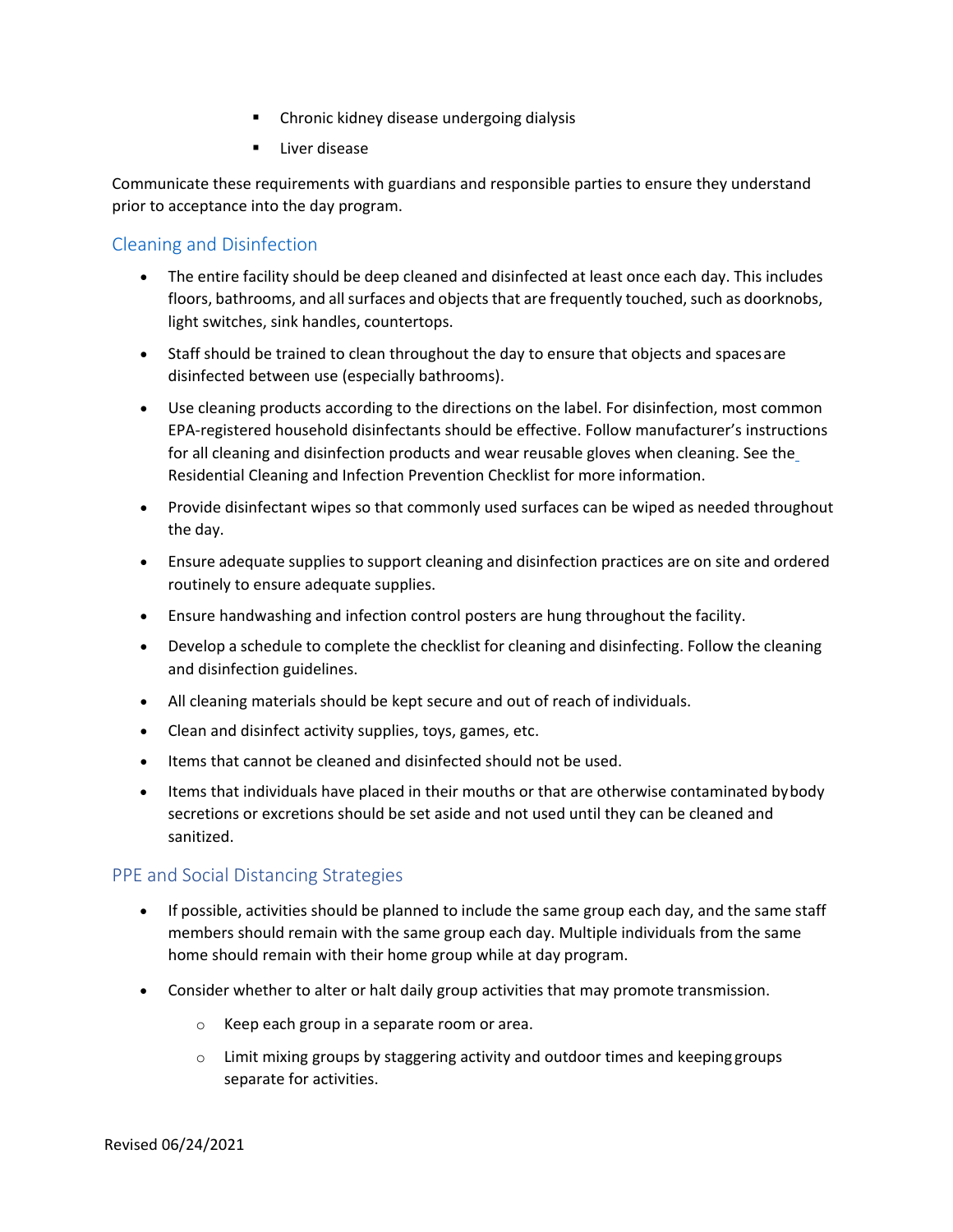- Larger group activities, gatherings and planned events should be cancelled
- Avoid mixing in common areas. For example, encourage individuals to eat in smallergroups rather than mixing in a large cafeteria.
- All staff will wear surgical masks at alltimes. Employees will be provided surgical masks each day at no cost to them.
- Ensure that adequate supplies of masks, gowns and gloves are available.
- Individuals should wear masks if tolerated:
	- o During transport
	- o As possible during the time spent in the community or at the day program
	- o Always if required by state/local officials
		- Individuals unable or unwilling to wear a mask if required by state or local officials will be kept at home until the requirement is no longer inplace.
	- $\circ$  Ensure a supply of masks are onsite in case someone does not have one or it becomes soiled.

## Drop-Off and Pick-Up

- The person dropping off the individual will remain until after screening is completed (see below) and assist in answering questions as necessary. If the screening indicates that the individual should not enter, the person who transported them is to take them back home. This should be discussed with all who attend and their family or guardians.
- Stagger arrival and drop-off times and/or have staff members come outside the facility to screen and meet the individuals as they arrive.
- Drop-off and pick-up times should adhere to social distancing guidelines.
- Hand hygiene stations should be set up at the entrance of the facility so that individuals and staff can clean their hands before they enter. If a sink with soap and water is not available, provide hand sanitizer with at least 60% alcohol near the entrance.
- All adaptive equipment should be wiped down with disinfectant wipes prior to entering (e.g., walkers, canes, wheelchair handles and arm rests, etc.).

#### Screening

- Using the visitor screening tool to screen all persons entering the facility.
- The screening should occur prior to entering the building. This can be done near the entrance, under an awning, on a porch or prior to leaving their vehicle.
- Staff conducting the screening will wear a surgical mask and gloves.
- Entrance should be denied to any individual, staff or visitor who exhibits the following:
	- o Temp ≥ 100.0

#### **OR**

o Any one of the following:

Revised 06/24/2021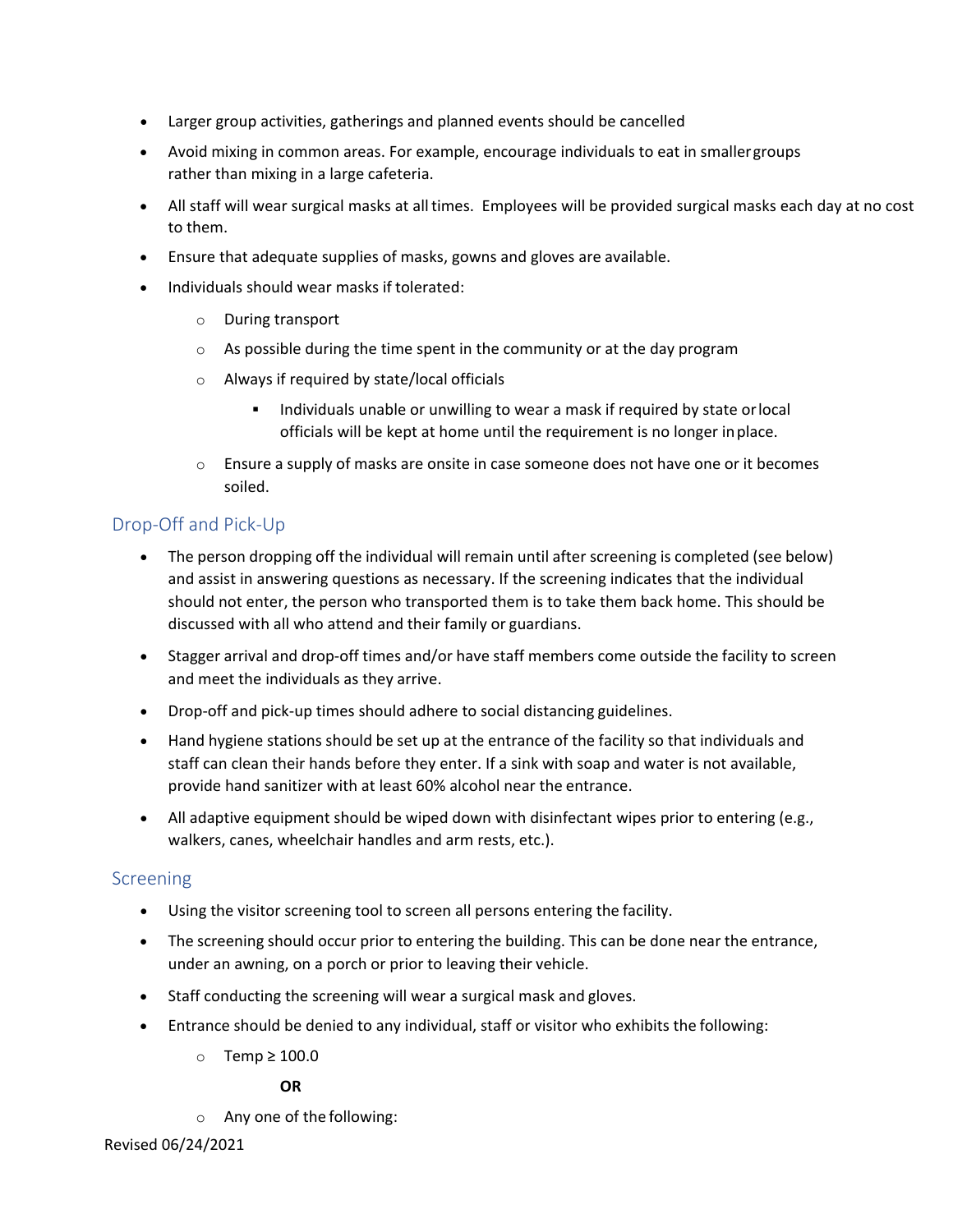- Muscle aches
- **Chills**
- **Headache**
- New loss of taste or smell
- Respiratory symptoms including:
	- Shortness of breath
	- Sore throat
	- New or changed cough (not otherwise associated with a known chronic condition like smoking or allergies)
- Encourage guardians to be on the alert for signs of illness and to keep individuals at home when they are sick.
- Screening tools are to be maintained in an administrative file.

Teach and reinforce healthy hygiene practices.

- Train staff on healthy hygiene practices, and monitor/observe on an ongoing basis.
- Ensure handwashing strategies include washing with soap and water for at least 20 seconds, especially after going to the bathroom; before eating; and after nose blowing, coughing, or sneezing. If soap and water are not available and hands are not visibly dirty, use an alcoholbased hand sanitizer that contains at least 60% alcohol.
- Ensure adequate supplies (e.g., soap, paper towels, hand sanitizer, tissues) to support healthy hygiene practices.

#### Monitor and plan for absenteeism.

- Monitor absenteeism patterns at your program among both individuals and staff. Be alert for a spike in call offs.
- Require individuals and staff to stay home when sick.
- Identify critical job functions and positions, and plan for alternative coverage by cross-training staff.
- Determine what level of absenteeism will disrupt the ability to open the day program and develop a communication plan to notify staff and individuals who attend the program.
- Establish procedures to ensure individuals and staff who become sick or arrive sick are segregated from others and sent home as soon as possible.
- Keep sick individuals and staff who become sick (particularly those with symptoms of respiratory illness) separate from well individuals and staff until they can leave. Identify an area (in advance) where these individuals can be isolated until they can leave.